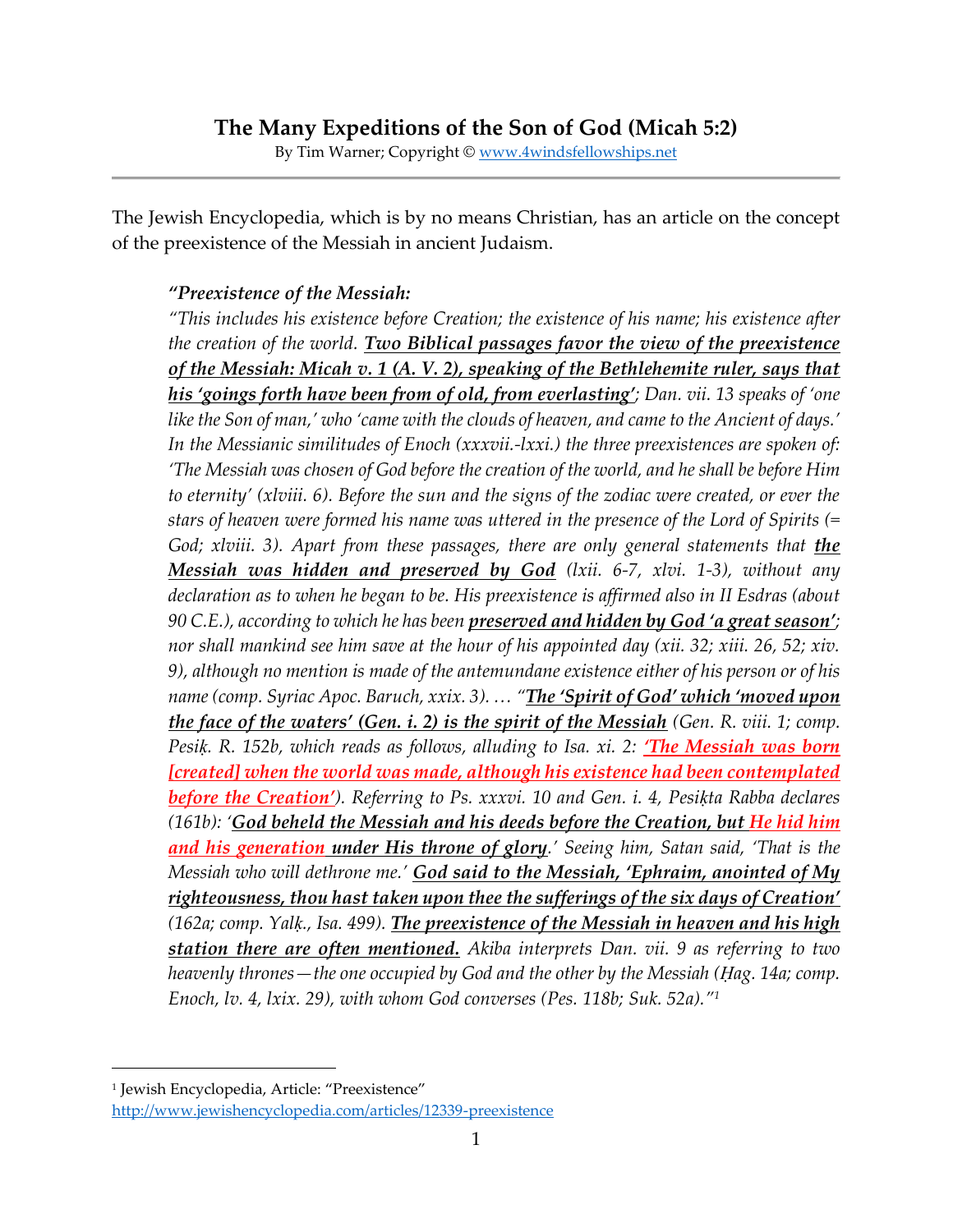The Jewish Encyclopedia article mentions two main Old Testament passages that were understood by ancient Jews to refer to Messiah's preexistence in heaven, Micah 5:2 and Daniel 7. The former refers to the Messiah going forth from Bethlehem, and the latter refers to the "Son of Man" coming in the clouds of heaven to reign in His Kingdom. For the ancient Jews (who did not understand two distinct Advents of the Messiah), the prophecy of Psalm 110 (which describes the Messiah seated at God's right hand in heaven until the time of His Kingdom) also indicates a literal preexistence prior to arriving as Messiah. However, Christians understand both passages to refer to His coming from heaven at His second Advent. Both Psalm 110 and Daniel 7 which describe the Messiah in heaven are critically important for properly understanding the Jewish expectations of a heavenly Messiah at the time of Christ.

However, Micah 5:2 is the pivotal Old Testament prophecy for understanding the ancient Christian perspective and concept of preexistence of Messiah before His birth in Bethlehem. The correct translation and understanding of this passage is critical for Christians who are grappling with the various theological systems regarding God and His Son, and understanding why the earliest Christians taught that the Son only preexisted from the beginning of creation, not from eternity.

Most of our English versions incorrectly translate Micah 5:2 to make it conform to the Trinitarian concept of a co-eternal three-Person Godhead. The Jewish Bible (JPS), however, cannot be charged with having a Trinitarian bias, nor can the Septuagint (LXX) which was translated into Greek by Temple priest-scribes centuries before the birth of Christ. Here is the (non-Christian) Jewish Bible's rendering of this passage.

*Micah 5:2 (JPS)<sup>2</sup> But thou, Beth-lehem Ephrathah, which art little to be among the thousands of Judah, out of thee shall one come forth unto Me that is to be ruler in Israel; whose goings forth are from of old, from ancient days.*

Of the Christian translations, Young's Literal Translation is the most faithful to the Hebrew text.

*Micah 5:2 (YLT) And thou, Beth-Lehem Ephratah, Little to be among the chiefs of Judah! From thee to Me he cometh forth – to be ruler in Israel, And his comings forth are of old, From the days of antiquity.*

Notice that the term *"goings forth"* (JPS) and *"comings forth"* (YLT) are plural, referring to multiple excursions or expeditions of the Messiah in ancient times. Some Christian

<sup>2</sup> Jewish Publication Society Version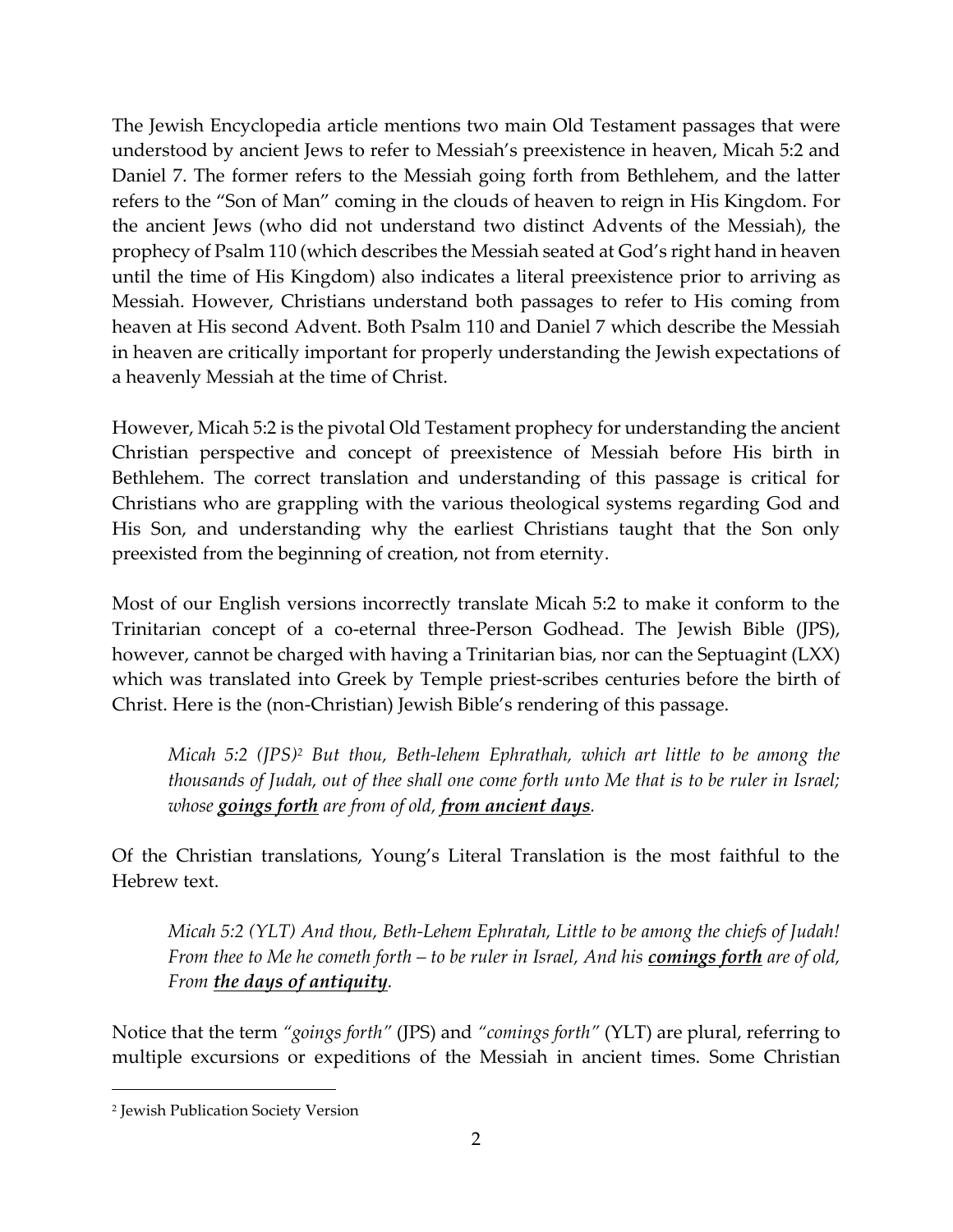versions translate it as a plural, but others incorrectly use the singular referring to a single event.

Also, what the JPS translates as *"from ancient days"* and the YLT renders *"from days of antiquity"* many Christian English versions render as *"from eternity"* or *"from everlasting."* The NASB even has *"days of eternity"* which is an oxymoron because "days" only began to exist on "day one" of the six-day creation week.<sup>3</sup>

All of the English translations which render this clause as referring to eternity are incorrect. They have imposed Trinitarian presuppositions onto the text, and fail to accurately convey the meaning of the Hebrew text. This most important text regarding the pre-human activity of the Son of God is obscured in order to place the Trinitarian "God the Son" in eternity past as co-eternal with God, and to deny that He had an origin in time, as *"the Beginning of the creation of God"<sup>4</sup>* and *"the first-produced of all creation."<sup>5</sup>*

We now turn our attention to the Septuagint, the Greek version that was read in the synagogues all over the Roman empire at the time of Christ.

Micah 5:2 (LXX) καὶ σύ Βηθλεεμ οἶκος τοῦ Εφραθα ὀλιγοστὸς εἶ τοῦ εἶναι ἐν χιλιάσιν Ιουδα ἐκ σοῦ μοι ἐξελεύσεται τοῦ εἶναι εἰς ἄρχοντα ἐν τῷ Ισραηλ καὶ αἱ ἔξοδοι αὐτοῦ ἀπ᾽ ἀρχῆς ἐξ ἡμερῶν αἰῶνος

The literal word-for word translation $6$  reads as follows.

*Micah 5:2 (LXX) And you, Bethleem, house of Ephratha, are insignificant among the thousands of Judah; [yet] out of you shall go forth for me one to be for a ruler in Israel; and the expeditions of Him [were] from the beginning, out of days of the age.*

The Septuagint was translated from the Hebrew text as it existed before Christ was born (prior to the Hebrew text being in the custody of the later unbelieving Jewish scholars). It was translated into Greek by Temple priest-scribes before Israel's rejection of Jesus Christ. Consequently, this version alone gives us both the most ancient reading as well as the unbiased Jewish scholarly understanding of the Hebrew text of this passage prior to the Christian era. It is not tainted by anti-Christian bias.

<sup>3</sup> Gen. 1:5

<sup>4</sup> Rev. 3:14 (LGV)

<sup>5</sup> Col. 1:15 (LGV)

<sup>6</sup> My translation. Some of the English translations of the LXX have also been skewed due to Trinitarian bias.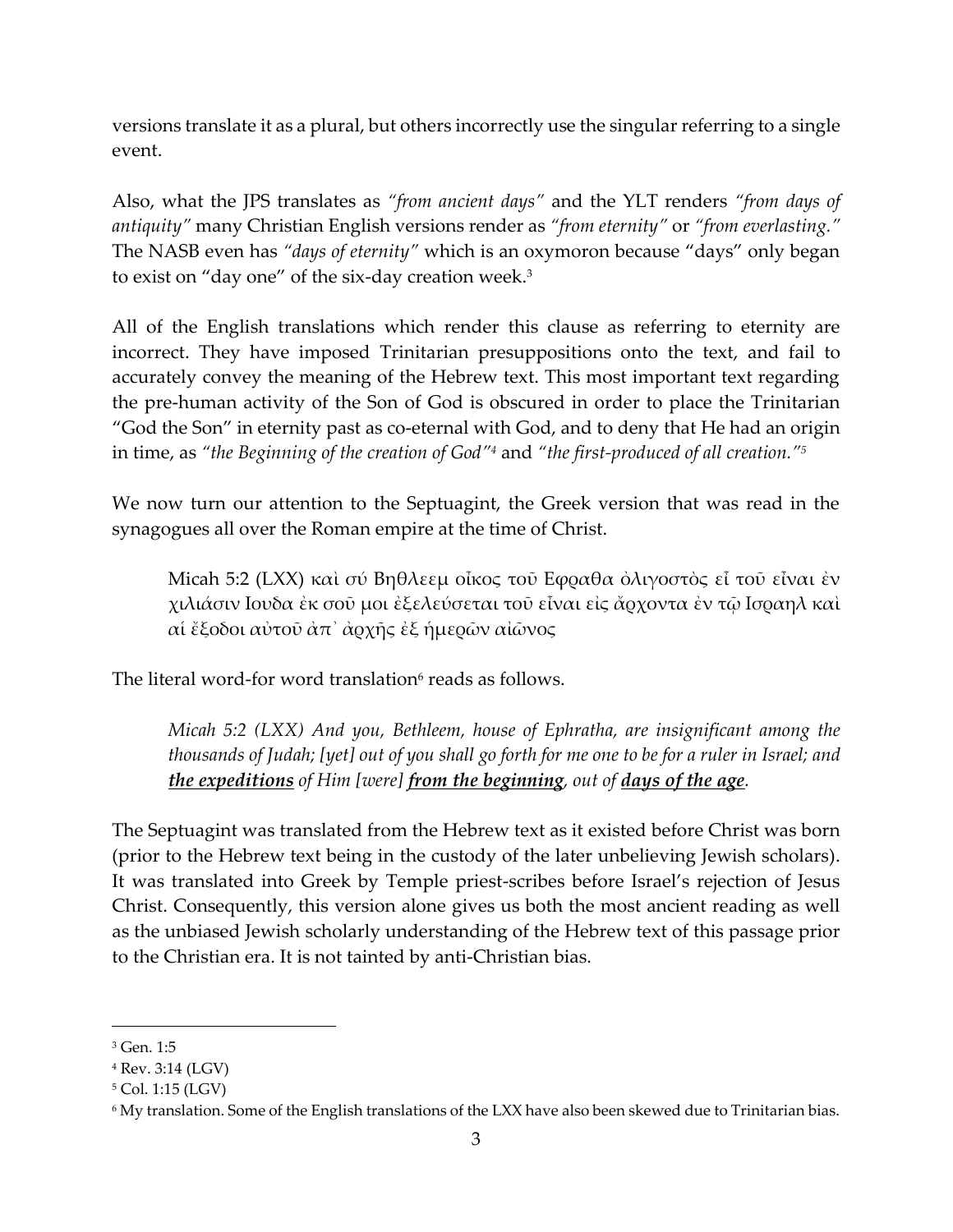Where the Hebrew (Masoretic) Text has *"from of old"* (which is not very specific regarding time vs. eternity), the LXX has " $\alpha \pi$ '  $\alpha$   $\beta \gamma$ " (from the beginning), exactly the clause in 1 John 1:1 and 1 John 2:13-4 which John applied to Jesus,<sup>7</sup> who was  $\dot{\alpha} \pi^{\gamma} \dot{\alpha}$ οχῆς (from the beginning).

Where the Hebrew has *"from ancient days"* (JPS) and *"from the days of antiquity"* (YLT), the LXX has ἐξ ἡμερῶν αἰῶνος *"out of days of the age."*

It is significant that many Christian versions omit the word "days" altogether, even though it is in both the Hebrew and Greek texts. It is also significant that terminology which clearly refers to finite time (such as "age") is ignored and replaced with English words that refer to timelessness, "eternity" or "everlasting." This mistranslation of the text is driven by Trinitarian bias.

Finally, for a proper understanding of this verse it is critical to notice that both the Hebrew יו ָת ֹא ָוצֹומּ and the Greek LXX ἔξοδοι *"goings forth"* (or *"comings forth"*) are plural nouns, referring to multiple excursions or repeated past expeditions. However, Micah prophesied that in the future Messiah would *"go forth"* (singular - once) from Bethlehem to be the Messiah, the ruler in Israel.

The Greek word ἔξοδοι (exodoi) is the plural of ἔξοδός (exodos). This is the word used many times of the exodus of the Israelites from Egypt. It is also used many times of people leaving a particular place, or of a particular king "going forth" to war against another nation.<sup>8</sup> This is why I translated ἔξοδοι in Micah 5:2 as "expeditions." It refers to leaving a place for a particular reason or mission. The plural form implies that Messiah left and returned multiple times in the past.

What is abundantly clear from this passage is that the one who was to *"go forth"* from Bethlehem has been on multiple "expeditions" previously,  $\dot{\alpha}\pi$   $\dot{\alpha}$   $\dot{\alpha}$   $\gamma$   $\ddot{\gamma}$  (from the beginning"), and ἐξ ἡμερῶν αἰῶνος *"out of days of the age." "The beginning"* refers to creation and *"days of the age"* refers to the period of time from creation to the birth of Christ. Therefore, the one to go forth from Bethlehem as the Messiah is the same one who has been sent on many previous expeditions. However, this passage says nothing at all about His existing before the creation, only *"from the beginning."*

Who is it that has ascended and descended from heaven on multiple expeditions from God to mankind? It was *"the Messenger of the LORD."* Here is one of several examples:

<sup>7</sup> The same writer places Satan ἀπ᾽ ἀρχῆς *"from the beginning"* (John 8:44; 1 John 3:8).

<sup>8</sup> Ex. 2 Chron. 16:1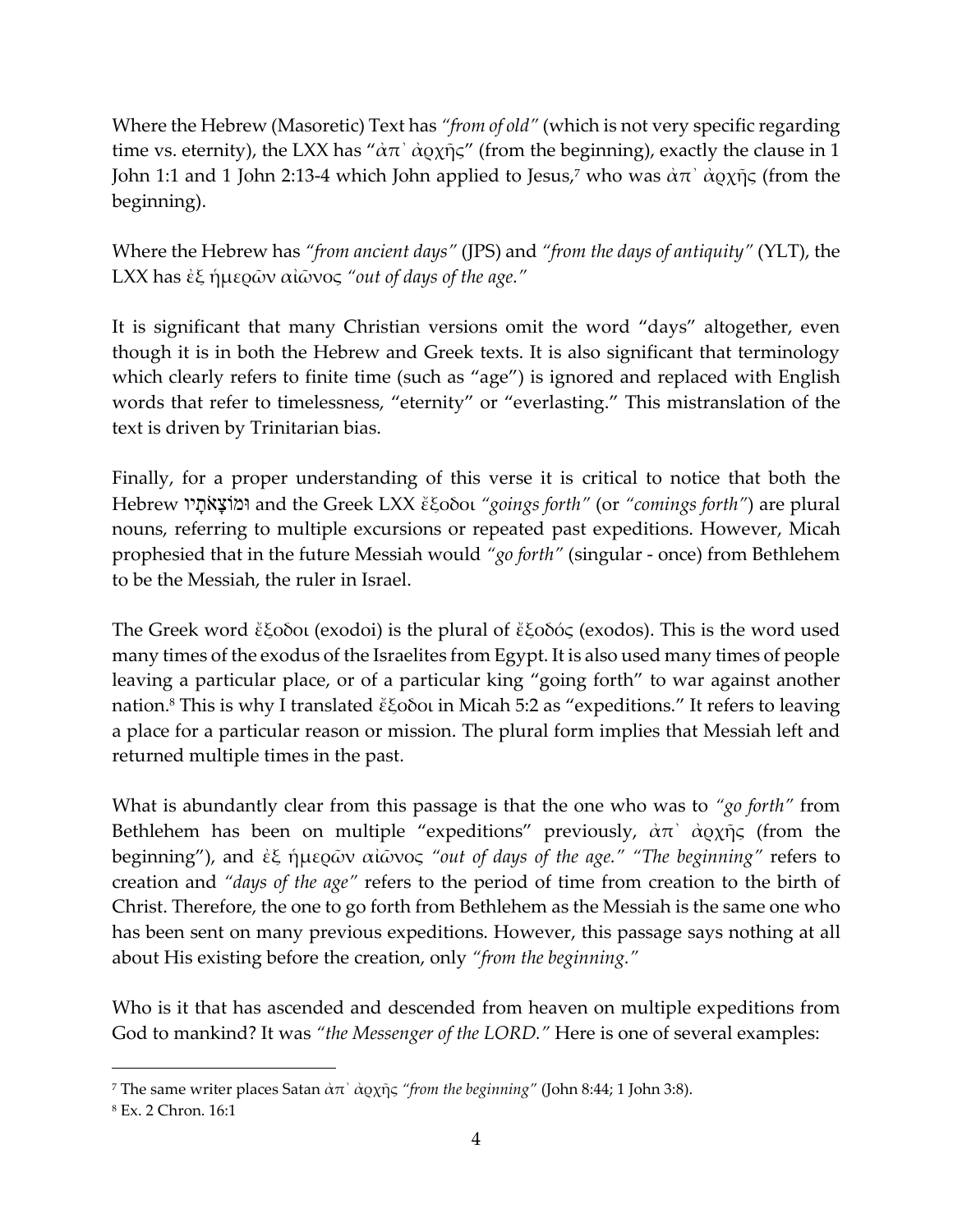*Judges 13:15-22 (NKJV) 15 Then Manoah said to the Angel of the LORD, "Please let us detain You, and we will prepare a young goat for You." 16 And the Angel of the LORD said to Manoah, "Though you detain Me, I will not eat your food. But if you offer a burnt offering, you must offer it to the LORD." (For Manoah did not know He was the Angel of the LORD.) 17 Then Manoah said to the Angel of the LORD, "What is Your name, that when Your words come to pass we may honor You?" 18 And the Angel of the LORD said to him, "Why do you ask My name, seeing it is wonderful?" 19 So Manoah took the young goat with the grain offering, and offered it upon the rock to the LORD. And He did a wondrous thing while Manoah and his wife looked on – 20 it happened as the flame went up toward heaven from the altar – the Angel of the LORD ascended in the flame of the altar! When Manoah and his wife saw this, they fell on their faces to the ground. 21 When the Angel of the LORD appeared no more to Manoah and his wife, then Manoah knew that He was the Angel of the LORD. 22 And Manoah said to his wife, "We shall surely die, because we have seen God!"*

Several times in the Old Testament when people are said to have encountered the Messenger of the LORD they then claimed to have seen God.<sup>9</sup> Yet the New Testament is quite emphatic that *"No one has seen God at any time."*<sup>10</sup> Paul calls the Father *"the invisible God"<sup>11</sup>* and *"Him who is invisible." <sup>12</sup>* Jesus Himself said to the Jews, *"And the Father Himself, who sent Me, has testified of Me. You have neither heard His voice at any time, nor seen His form."*<sup>13</sup> John was quite emphatic that it was the Son who appeared in ancient times. *"No one has seen God at any time. The only begotten Son, who is in the bosom of the Father, He has declared Him."*<sup>14</sup> These pre-human appearances of the Son of God on earth as *"the Messenger of the LORD"* are the many "expeditions" (in Micah 5:2) on which God sent Him to mankind *"from the beginning"* and *"out of days of the age,"* prior to His human birth in Bethlehem. Solomon tells us that this was God's Son.

*Prov. 30:4 (NKJV) 4 Who has ascended into heaven, or descended? Who has gathered the wind in His fists? Who has bound the waters in a garment? Who has established all the ends of the earth? What is His name, and what is His Son's name, If you know?*

The first bold statement asks the critical question, *"Who has ascended into heaven, or descended?"* To help provide the answer, Solomon then asks the obvious, "*Who has gathered the wind in His fists? Who has bound the waters in a garment? Who has established all* 

<sup>9</sup> Ex. Gen. 16:6-13

<sup>10</sup> 1 John 4:12 (NKJV)

<sup>11</sup> Col. 1:15 (NKJV)

<sup>12</sup> Heb. 11:3 (NKJV)

<sup>13</sup> John 5:37 (NKJV)

<sup>14</sup> John 1:18 (NKJV)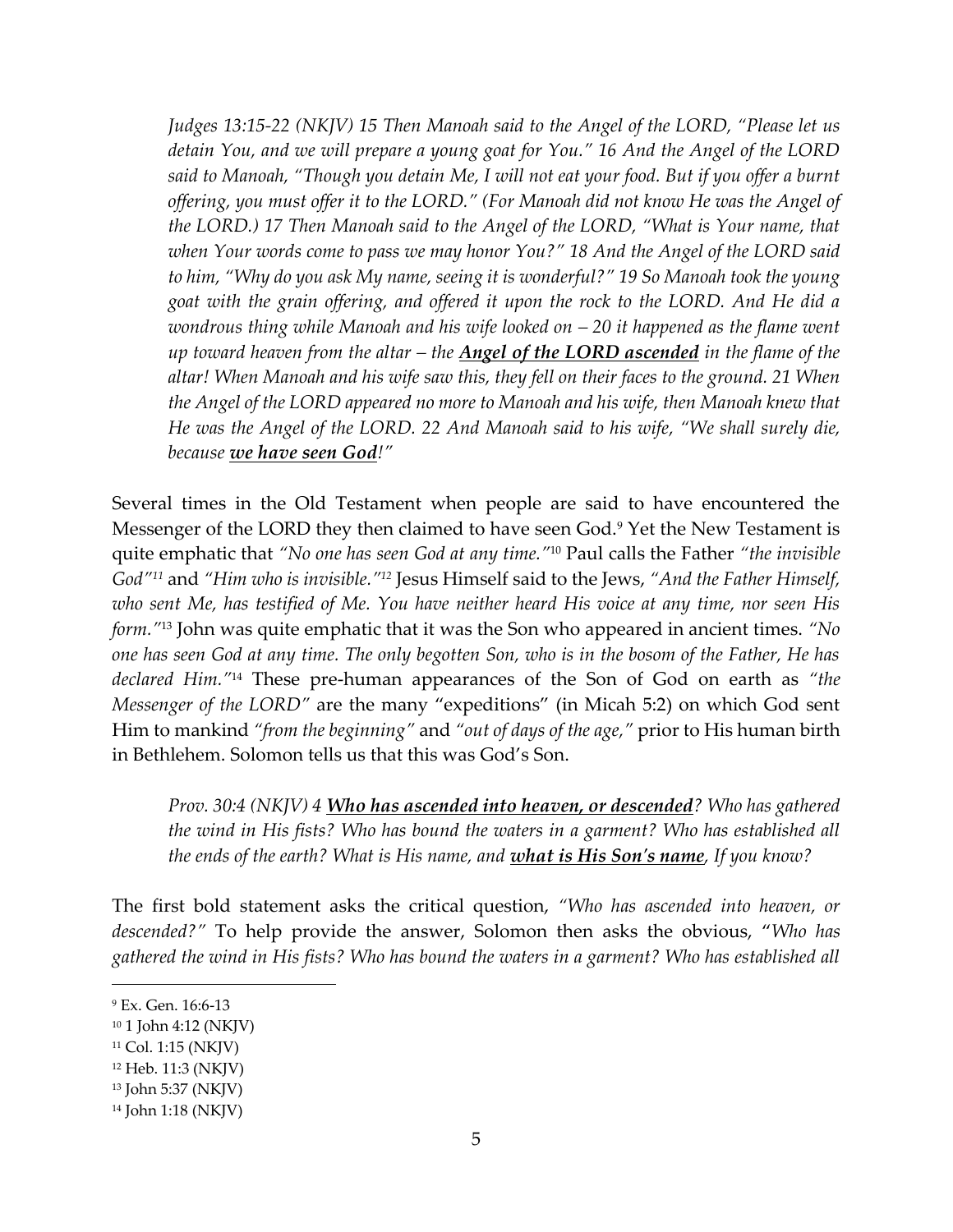*the ends of the earth?"* The Jews knew His name, it is YHVH (Yahweh) which means "selfexisting one." But then Solomon provides the answer to the original question by asking the following rhetorical question, *"What is His Son's name, if you know?"* This riddle was Solomon's response to Agur the son of Jakeh (vs. 1), who had said to Ithiel and Ucal, *"Surely I am more stupid than any man, And do not have the understanding of a man. I neither learned Wisdom, nor have knowledge of the Holy One."* Agur was confessing his ignorance about Proverbs 8:22-31, where "Wisdom" is portrayed as having been begotten out of God at the beginning of creation, and working alongside God as a "master-craftsman" in forming the creation. Solomon provided the answer here in the form of a riddle. The one who ascended and descended was the Son of God according to Solomon.

This same "Son of God" was sent on another expedition to protect Daniel's three friends from the fiery furnace into which Nebuchadnezzar had them thrown.

*Daniel. 3:24-25, 28 (NKJV) 4 Then King Nebuchadnezzar was astonished; and he rose in haste and spoke, saying to his counselors, "Did we not cast three men bound into the midst of the fire?" They answered and said to the king, "True, O king." 25 "Look!" he answered, "I see four men loose, walking in the midst of the fire; and they are not hurt, and the form of the fourth is like the Son of God." … 28 Nebuchadnezzar spoke, saying, "Blessed be the God of Shadrach, Meshach, and Abed-Nego, who sent His Angel and delivered His servants who trusted in Him, …*

Even Nebuchadnezzar understood that the *"Messenger of the LORD,"* of the God of Shadrach, Meshach, and Abed-Nego, was the Son of God.<sup>15</sup> No doubt he had heard from Daniel his adviser about the *"Son of God"* who descends and ascends from heaven as the *"Messenger of the Lord."*

The One who gave the Law also descended to Mt. Sinai and ascended into heaven according to the following Psalm.

*Psalm 68:17 (NKJV) 17 The chariots of God are twenty thousand, Even thousands of thousands; The Lord is among them as in Sinai, in the Holy Place. 18 You have* 

<sup>15</sup> Some translations incorrectly render this as *"a son of the gods."* The Hebrew term "Elohim" is spelled the same whether it is singular or plural. However, the LXX shows plainly that the Temple scribes understood this as the God of Israel because they translated it as υἱῷ θεοῦ (Son of God - singular). This interpretation is also affirmed by the Hebrew because Nebuchadnezzar then blessed *"the God of Shadrach, Meshack, and Abednego who sent His Messenger and delivered His servants."* Thus both the Hebrew and LXX indicate that Nebuchadnezzar understood that this was both the Messenger of the LORD and the Son of God, not a son of the pagan gods which his people worshipped.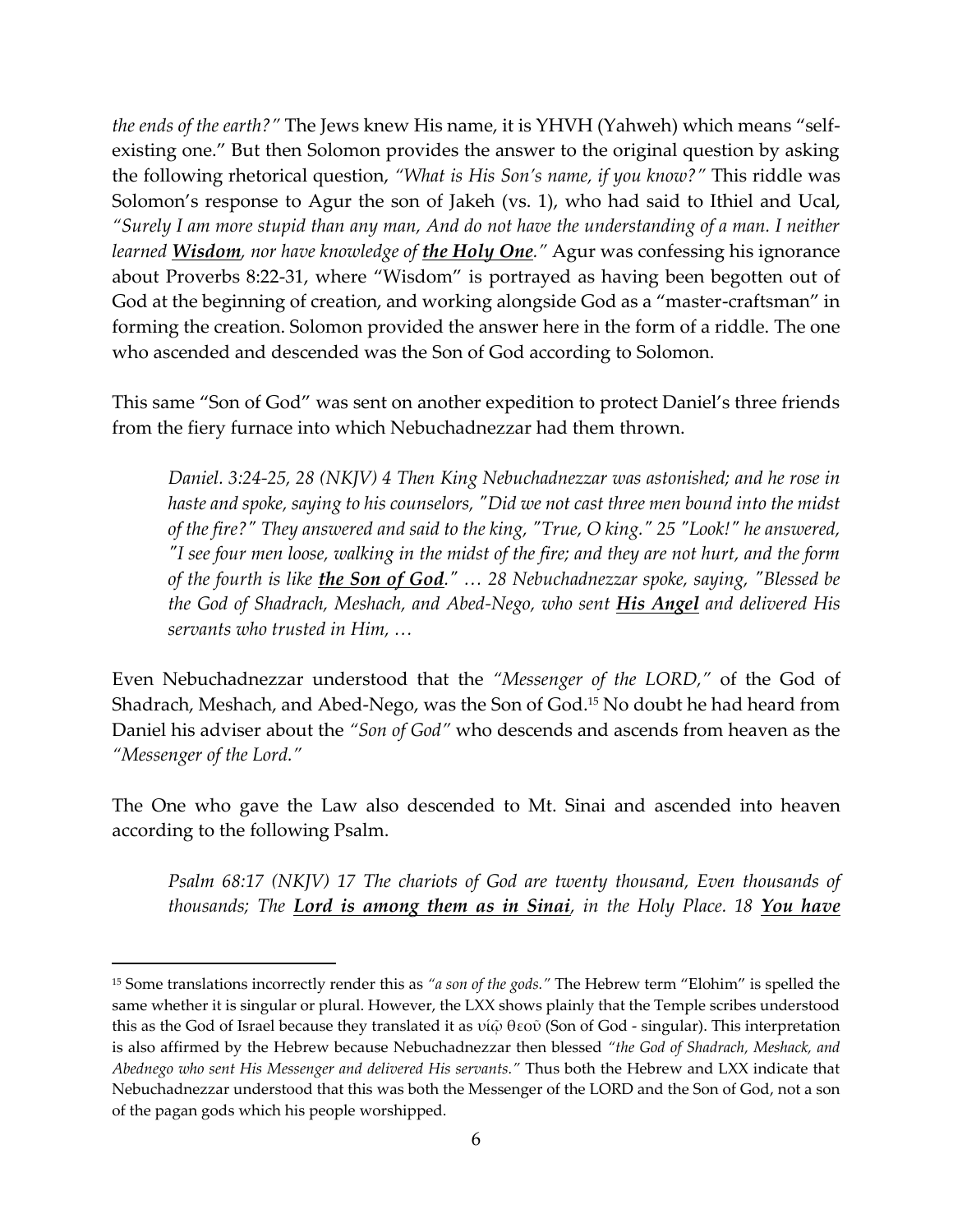*ascended on high, You have led captivity captive; You have received gifts among men, Even from the rebellious, That the LORD God might dwell there.*

The one who gave the Law on Mt Sinai according to Steven was the Messenger of the LORD (singular) who also appeared in the burning bush.<sup>16</sup> Paul applied the above Psalm to Jesus as the "Lord" who was accompanied by many thousands of angels of God present on Mt. Sinai when the Law was given.

*Eph. 4:7-10 (NKJV) 7 But to each one of us grace was given according to the measure of Christ's gift. 8 Therefore He says: "When He ascended on high, He led captivity captive, And gave gifts to men." <sup>17</sup> 9 (Now this, "He ascended" – what does it mean but that He also first descended into the lower parts of the earth?<sup>18</sup> 10 He who descended is also the One who ascended far above all the heavens, that He might fill all things.)*

John wrote the following concerning the Son's expedition to earth to redeem mankind, borrowing language from Proverbs 30:4.

*John 3:13 (NKJV) 13 No one has ascended to heaven but He who came down from heaven, that is, the Son of Man who is in heaven.*

Notice that both Paul and John stated that the Son descended from heaven before He ascended to the Father's right hand.

The prophet Micah declared in plain and unmistakable language both the preexistence of the Messiah from the beginning of the creation and His expeditions on which His Father sent him, ascending and descending from heaven. There is one final expedition of the Son of God from heaven, as Son of Man, to reign as King.

<sup>16</sup> Acts 7:30-35,38

<sup>17</sup> Paul's quotation of Psalm 68:17 differs from our copies in that it states that He **gave gifts to men** while our copies of this Psalm have He **received gifts from men**. However, Justin Martyr quoted Psalm 68:18 from an older copy of the LXX exactly as Paul quoted it here, showing that Paul's quotation is correct and is the more ancient reading (Justin, Dialogue, ch. 39). The Talmud interpreted this Psalm as referring to Moses' ascent of Mount Sinai to receive the Law (Babylonian Talmud, Sabbath, Folio 88b-89a), but Paul interpreted it as the Son's ascent to heaven.

<sup>18</sup> The *"lowest parts of the earth"* refers to the womb of Mary. As Messiah speaking, David wrote: *"For You formed my inward parts; You covered me in my mother's womb. I will praise You, for I am fearfully and wonderfully made; Marvelous are Your works, And that my soul knows very well. My frame was not hidden from You, When I was made in secret, And skillfully wrought in the lowest parts of the earth"* (Psalm 139:13-15 NKJV).